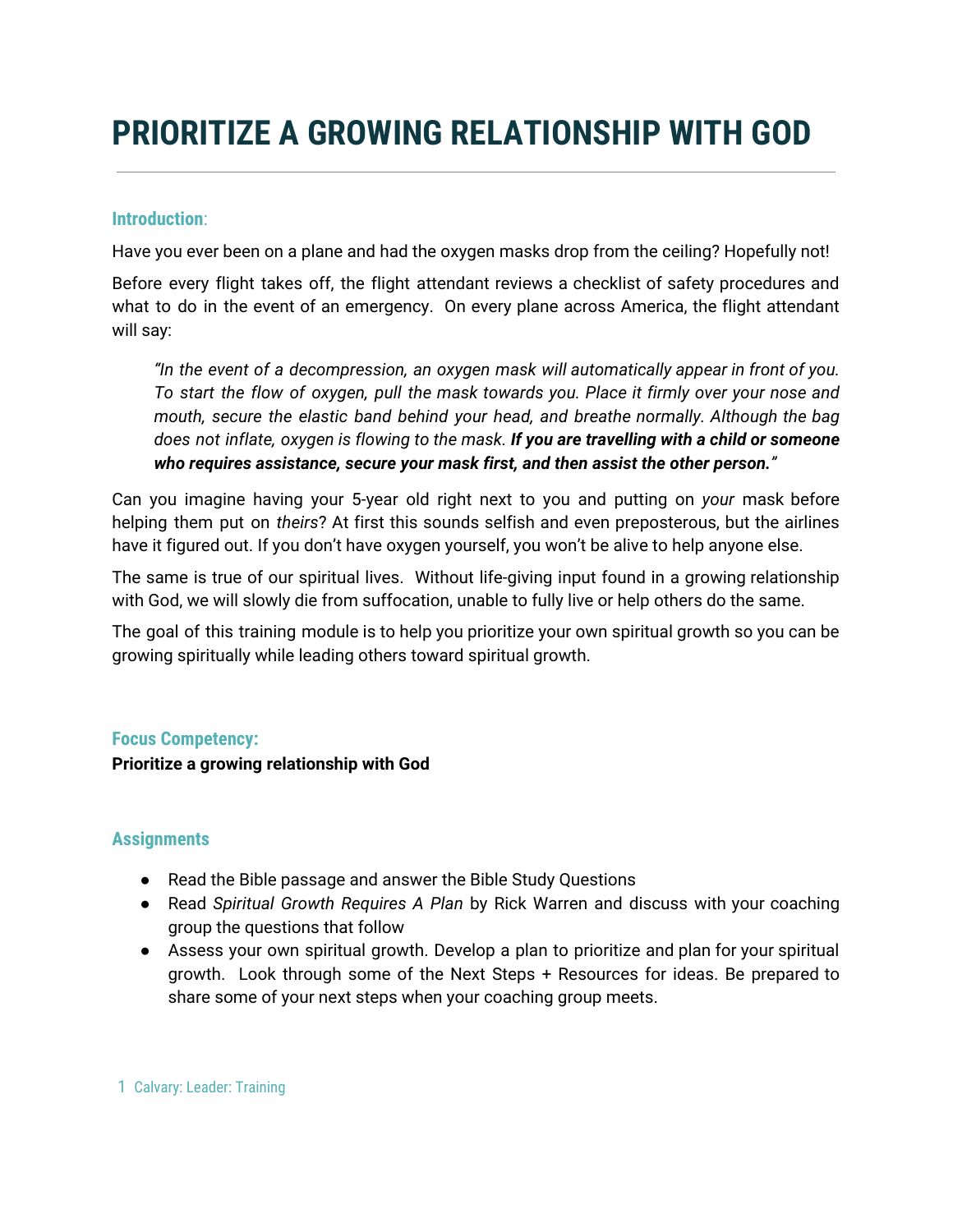### **Read Hebrews 5:12**

*For though by this time you ought to be teachers, you have need again for someone to teach you the elementary principles of the oracles of God, and you have come to need milk and not solid food. For everyone who partakes only of milk is not accustomed to the word of righteousness, for he is a babe. But solid food is for the mature, who because of practice have their senses trained to discern good and evil.*

## **Bible Study Questions**

- The writer of Hebrews states his unmet expectation of the Jewish believers reading his letter. What is his unmet expectation?
- When you consider your role as a leader, how are you challenged by this passage?
- How would non-growth/stagnation/regression/decay in your spiritual life affect your ability to lead others?

### **Unplanned Growth**

Although many of us don't like to experience change, there seems to be a relationship between seasons of difficulty and spiritual growth. When we choose to trust God in the midst of of our circumstances, we often notice positive, yet unexpected, growth.

- Pruning can produce greater fruit (John 15:2).
- Trials can produce greater endurance (James 1:2-4).
- Financial insecurities can produce greater contentment (Philippians 4:13).
- Pain can produce greater humility (2 Corinthians 12:7).
- Affliction can produce greater compassion (2 Corinthians 1:4).
- Grief can produce greater hope (Revelation 21:4).
- Discipline can produce greater righteousness (Hebrews 12:11).

## *Which of these unexpected changes has caused unplanned growth in you?*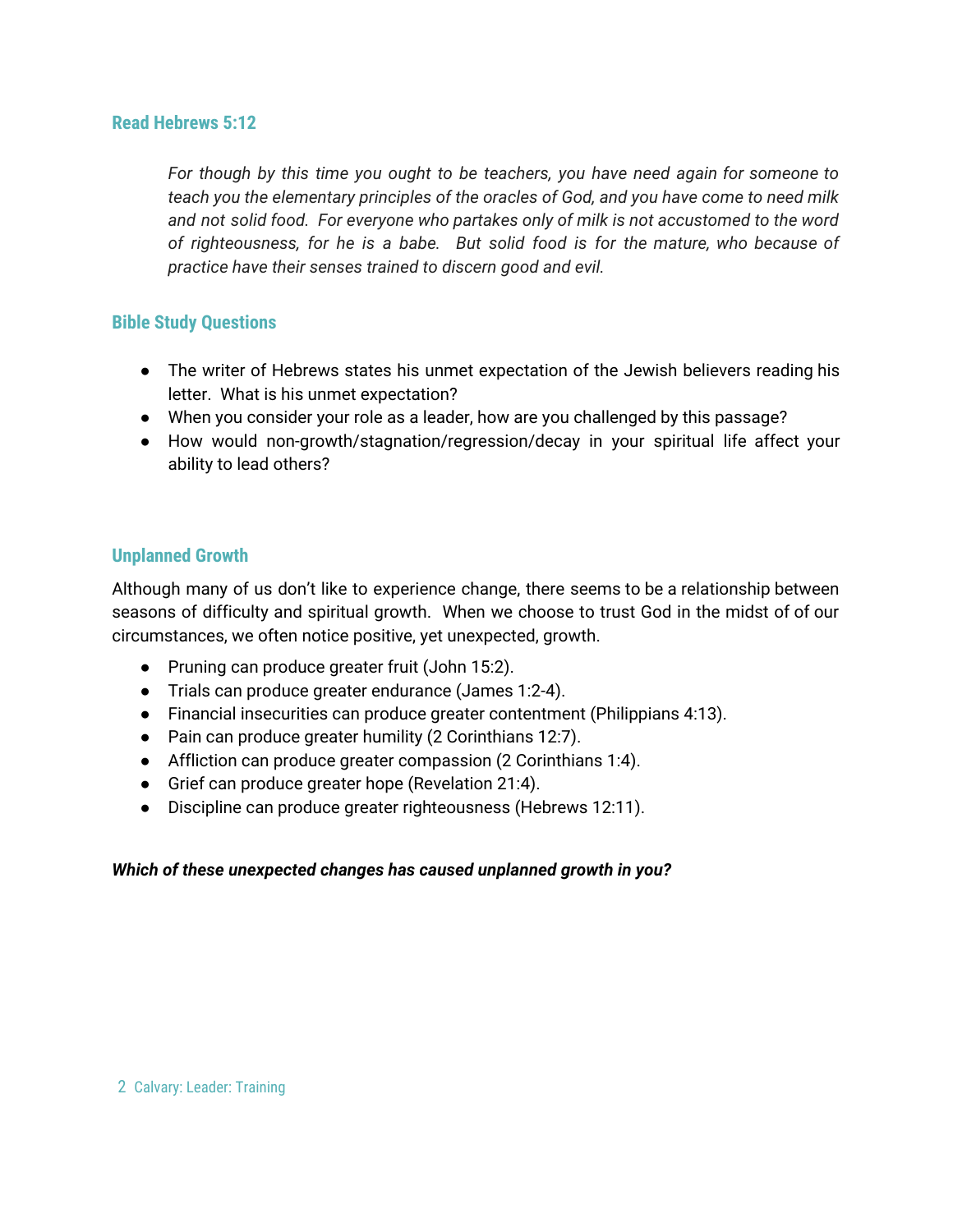## **A Plan for Growth**

While unplanned changes can cause growth, we should also make plans for growth to occur.

#### **Spiritual Growth Requires A Plan**

By Rick Warren (Article from [pastorrick.com](http://pastorrick.com/devotional/english/full-post/spiritual-growth-requires-a-plan) from January 17, 2017)

*"You have been believers so long now that you ought to be teaching others. Instead, you need someone to teach you again the basic things about God's word. You are like babies who need milk and cannot eat solid food"* (Hebrews 5:12 NLT, second edition).

Millions of Christians have grown older without ever growing up; they act as though spiritual growth is automatic. They may have a plan to save for retirement. They may have a plan for sending their kids to college. But they don't have a strategy for enriching their souls. They leave the single most important facet of human existence to chance!

But a soul doesn't automatically grow to maturity any more than a baby automatically grows to physical maturity. You need to have a plan for feeding, exercise, education  $$ and especially potty training!  $-$  if a child is going to grow up healthy, strong, and mature. A baby left on its own withers and dies. The same thing is true of your soul. Our world is full of people who have grown older but are still babies when it comes to spiritual maturity.

Spiritual growth is not automatic, even for people who have opened their hearts to Christ. The writer of Hebrews sadly noted, "*You have been believers so long now that you ought to be teaching others. Instead, you need someone to teach you again the basic things about God's word. You are like babies who need milk and cannot eat solid food. For someone who lives on milk is still an infant and doesn't know how to do what is right. Solid food is for those who are mature, who through training have the skill to recognize the difference between right and wrong"* (Hebrews 5:12-14 NLT, second edition).

Spiritual growth doesn't just happen. You have to have a plan and you have to be patient with the plan! When God wants to make a mushroom, he does it overnight, but when He wants to make a giant oak, He takes a hundred years. Great souls are grown through struggles and storms and seasons of suffering. Be patient with the process.

*What 2-3 steps can you take to begin prioritizing your relationship with God? What is your plan to pursue growth in your spiritual life?*